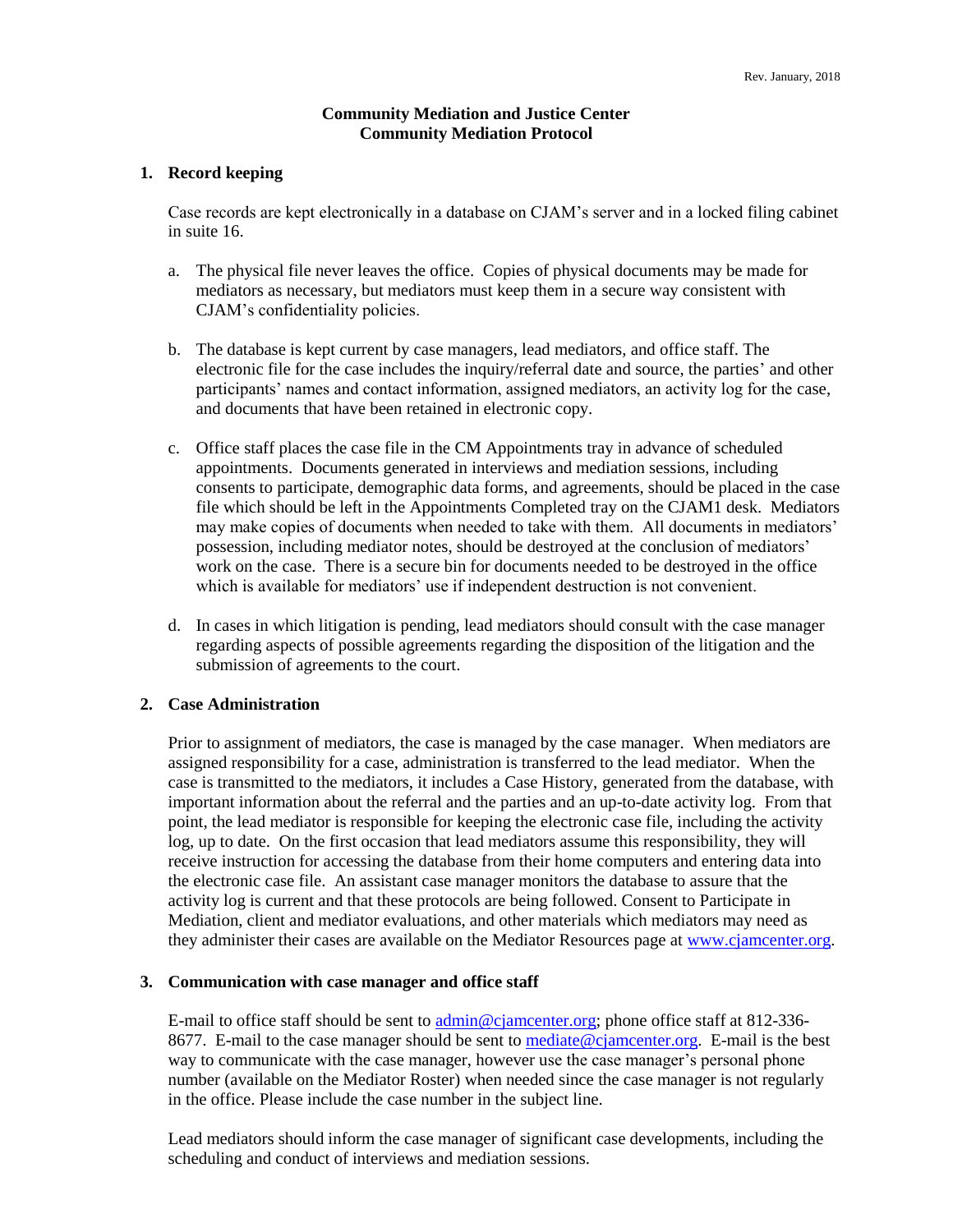# **4. Office staff communication with clients**

When case inquiries or referrals are received at the office, whether by phone call or walk in, office staff takes information to fill in the community case referral form. Otherwise, staff refrains from engaging in substantive discussion with the referral source, saying the information will be forwarded to the case manager who will get back to them promptly. Staff communicates the inquiry/referral to the case manager either by entering the information into the database, if trained and authorized to do so, and forwarding a case history to the case manager, or by scanning and forwarding the referral form to the case manager, leaving the original on the cjam1 desk for administrative staff to enter into the database.

- a. If a current or former client contacts the office to ask about a case, staff may confirm the time and place of appointments, but otherwise staff takes the message, saying the case manager or lead mediator will reply promptly.
- b. Send case related messages intended for the case manager to [mediate@cjamcenter.org.](mailto:mediate@cjamcenter.org) Where the case has been assigned to a lead mediator, the lead mediator, if known, should be copied. [Mediate@cjamcenter.org](mailto:Mediate@cjamcenter.org) e-mail account is monitored by the case manager.

# **5. Mediator communication with clients**

Mediators may communicate with clients from their personal telephones and e-mail accounts when they judge it is safe to do so. Office staff and case managers will make phone calls from the office phones or forward messages from the community mediation e-mail account on request, and mediators may come to the office to phone clients. **All communications to and from clients and other case participants should be recorded in the activity log.** All e-mail concerning the case should be copied to [mediate@cjamcenter.org.](mailto:mediate@cjamcenter.org)

Keep clients (and co-mediators) updated on the status of their cases with reasonable frequency. Especially, do not leave one party hanging for substantial time while you are waiting for another party to return your messages. Do not e-mail parties in a way that will share addresses between parties unless they have authorized you to do so or unless it is clear that they already have each other's addresses. Do not send messages to parties that include e-mail chains since it is too easy to mistakenly send confidential material from other parties or evaluative exchanges between co-mediators that way.

# **6. Scheduling Interviews and Mediation Sessions**

Lead mediators are responsible for scheduling interviews and mediation sessions; although office staff is available to assist (including making phone calls). Interviews and mediation sessions are ordinarily conducted in the office, but may be scheduled for other locations where appropriate. Mediators should check the Google calendar for space availability and then consult with the office staff to schedule. Office staff will record on the calendar and in the database so staff is in a position to respond to client inquiries when they phone to confirm appointments. When requesting that a session be put on the calendar by e-mail, be sure to include the case number, the kind of event (initial interview, other interview or meeting, or mediation session), and, if an interview, what client(s) will be participating.

Be sure to share with clients that our offices are not handicap accessible and that other locations can be arranged. Consult with the case manager or office staff when special locations need to be secured for interviews or joint sessions.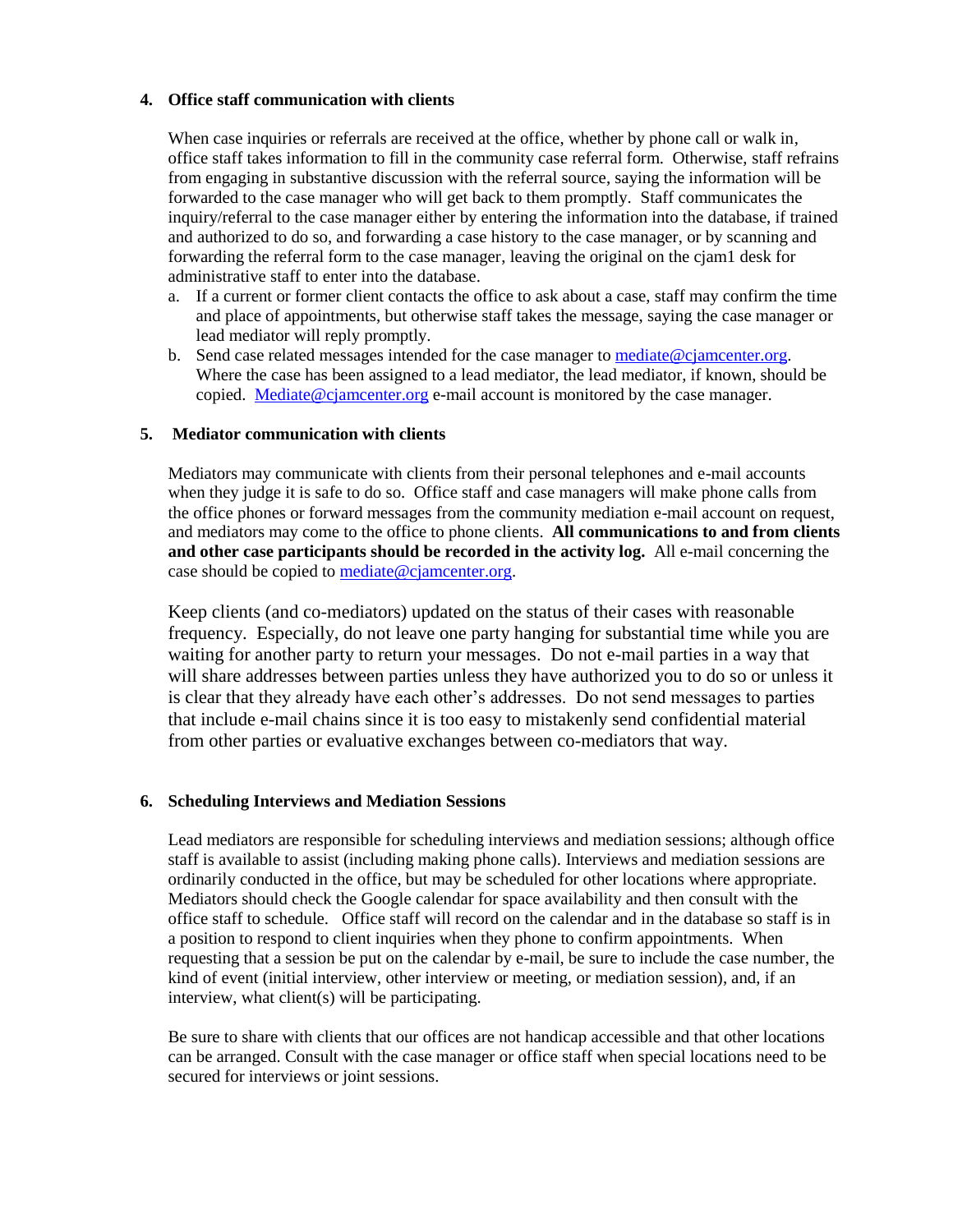# 7. **Initial interviews and mediation sessions**

It is important that the lead mediator ensures that the consent to mediate/coaching forms have been signed before mediation sessions and that the participants understand their consent. Where mediations occur without face to face interviews and/or mediation sessions, consult with the case manager regarding obtaining consent.

Lead mediators are responsible to see that the following matters are covered.

- a. CJAM is collecting demographic data on all clients we serve to enable us to provide the data required by funders in grant applications. Therefore, each client is asked (either by office staff or the mediators) to fill out a demographics form on a client's first visit to the office for an interview or mediation session. If the initial interview is scheduled for a different location, the demographics form is available in Mediator Resources. A supply of demographic forms attached to clipboards is on the file cabinet inside the office door.
- b. For all interviews and mediation sessions conducted in the office, staff will have placed the case file and necessary forms and documents in the file tray on the file cabinet labeled CM Appointments. Following the event, the file and completed forms should be placed in the Appointments Completed file tray on the CJAM1 desk. This includes entering the event that has occurred in the hard copy Activity Log. Where the event occurs outside the office, the lead mediator is responsible for having the necessary forms and documents and returning them to the office after the event. (The file never leaves the office.)
- c. The lead mediator consults the case manager following initial interviews and at other points in the mediation process that this may be useful. At the appropriate stage of development, this consultation includes the scope, content, and structure of agreements the parties might reach.
- d. In advance of mediation sessions which may result in agreements, it is important to anticipate the points that need to be addressed; to this purpose, lead mediators should contact the Case Manager, or someone designated by the Case Manger, before such sessions.
- e. CJAM has agreement forms and important items for inclusion in agreements available for mediators' use on a laptop computer available for mediators' use and has agreement forms on its desktop. It is kept in Suite 17 but can be used in Suite 14. It connects wirelessly to the office's laser printer in Suite 16. With the network password you can also use your personal laptop to attach to office Wi-Fi and print to an inkjet printer in Suite 17. Drafts of agreements or portions of agreements can sometimes be created in advance of mediation sessions. Sample agreements are also available in Mediator Resources.
- f. Occasionally, mediations are conducted without the parties meeting in joint session (indirect mediation). These can occur in various formats. Sometimes they are handled by a case manager, and sometimes they are assigned to mediators. Consult with the case manager regarding how a particular indirect mediation should be conducted.
- g. At the conclusion of the final mediation session in a case, parties are asked to fill out an evaluation form. Following all interviews and mediation sessions, mediators and observers debrief together.
- h. Only the case manager, program director, or executive director closes a case or specifies the case disposition in the database.